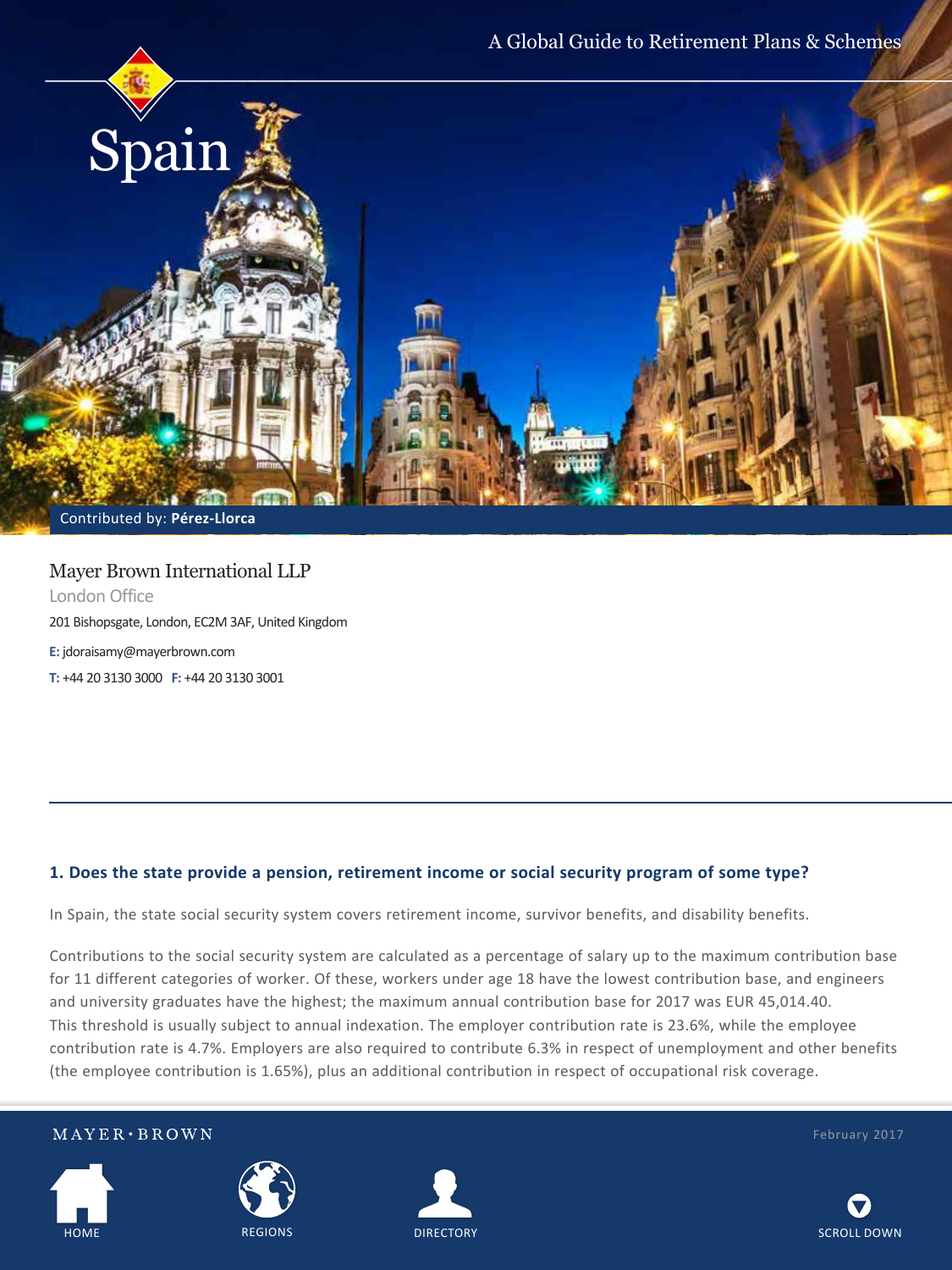

The contribution rate for the latter is determined by the specific risks of a particular occupation.

Two caps apply to the social security system. The first is the maximum annual contribution base referred to above. Salary amounts in excess of this cap are not taken into account when calculating contributions or when determining benefits. The second cap applies to benefits; beyond a certain amount no benefits are paid. For employees with salaries below the maximum annual contribution base, though, social security benefits amount to a relatively generous proportion of final salary (in many cases around 75% to 80%).

#### **2. Are employers required to maintain retirement plans/schemes, and what types of retirement plans/ schemes are employers permitted or required to maintain?**

Establishment of a retirement plan/scheme in addition to the social security system is completely voluntary for employers unless otherwise required under a collective bargaining agreement. Under the Royal Decree of 1999, pension promises to employees can be met through group insurance contracts and/or the creation of a pension plan. Pension plans typically must be financed through pension funds, which have no independent legal status or purpose other than to implement pension plans. Pension arrangements can also, in exceptional circumstances, be implemented through the establishment of book reserves. Arrangements implemented through group insurance contracts and book reserves are not referred to as pension plans and are not subject to pension plan legislation.

Originally, most pension arrangements were defined benefit plans with very high income replacement levels (with combined pension and social security benefits ranging from 80% to 100% of final earnings). Benefits were frequently based on final salary and did not depend on years of service, although once in payment, benefits were not indexed. Since the mid-1980s, many defined benefit plans have closed to new participants, and in many cases have been substituted by defined contribution plans.

Employee pension plans are now typically defined contribution plans. Around one-third of plan members participate in hybrid plans that combine defined benefit and defined contribution elements. A small portion of plan members belong to plans that are exclusively defined benefit.

Defined benefit plans are typically final average pay plans, funded solely by the employer. Defined contribution plans are now the norm, and employers typically pay 65% to 80% of the contributions to these plans, with employees paying the rest. It is becoming increasingly typical to link employer contribution levels to employee contribution levels. In such cases, the plan offers employees a choice of contribution levels (minimum, medium and maximum), and provides an employer match commensurate with the level of contribution chosen by the employee. It is important to note that most defined contribution plans pay a lump sum on retirement rather than an annuity.



 $MAYER \cdot BROWN$ 





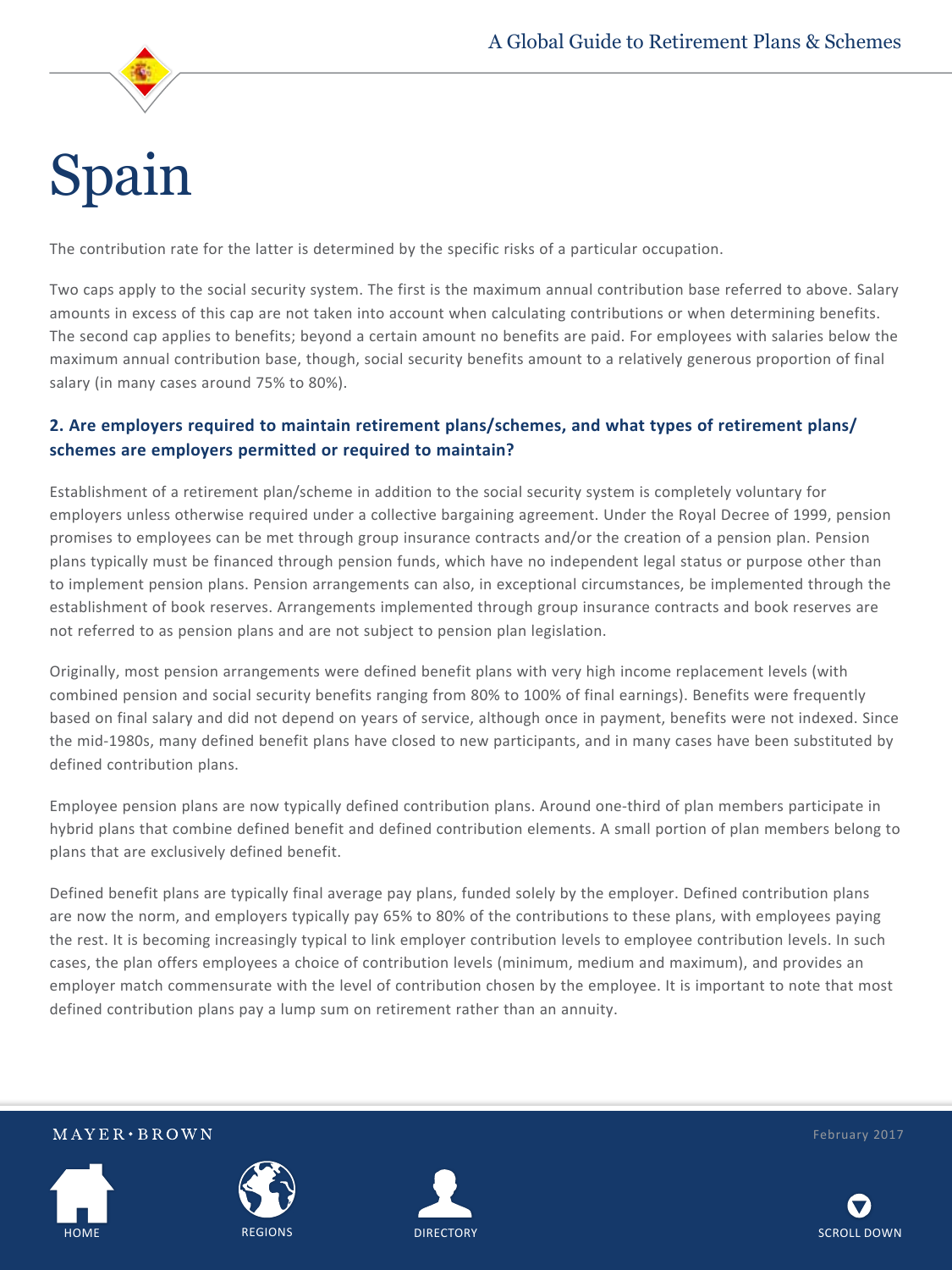

### **3. What are the principal statutes governing retirement plans/schemes that cover a broad cross-section of the workforce and what are the material requirements applicable to such plans/schemes?**

Various pieces of legislation govern pension plans/schemes.

Generally speaking, pension plans/schemes are subject to the following principles and requirements:

- (a) Non-discrimination Pension plans must open participation to all employees with two years' service, regardless of whether the employment contract is indefinite or permanent.
- (b) Capitalization Pension plans must be implemented using a financial or actuarial system of capitalization. As a result, benefits from the plan will be paid strictly in accordance with the calculations made by these systems.
- (c) Irrevocability of contributions Employer contributions to pension plans are always irrevocable.
- (d) Employee rights Employer contribution amounts and benefit calculation formulas under the plan create rights (enforceable by the employee) to particular benefit amounts.
- (e) Externalization to a pension fund All employer liabilities arising from pension plans must be externalized to a pension fund.

Employer and employee contributions to pension plans are statutorily capped at EUR 8,000 (in 2017) in the aggregate.

#### **4. What are the key features of the tax framework that applies to retirement plans/schemes?**

Employer and employee contributions to a pension plan are tax-free for employees up to the smaller of:

- 30% of the employee's net income from labor and economic activities; and
- EUR 8,000.

Benefits paid to employees from pension plans are taxed as income. To encourage employees to take their benefits in the form of an annuity, the tax advantages associated with lump sum payments have been recently removed.

Employer contributions are also tax-deductible for the employer provided certain conditions are met.



 $MAYER \cdot BROWN$ 





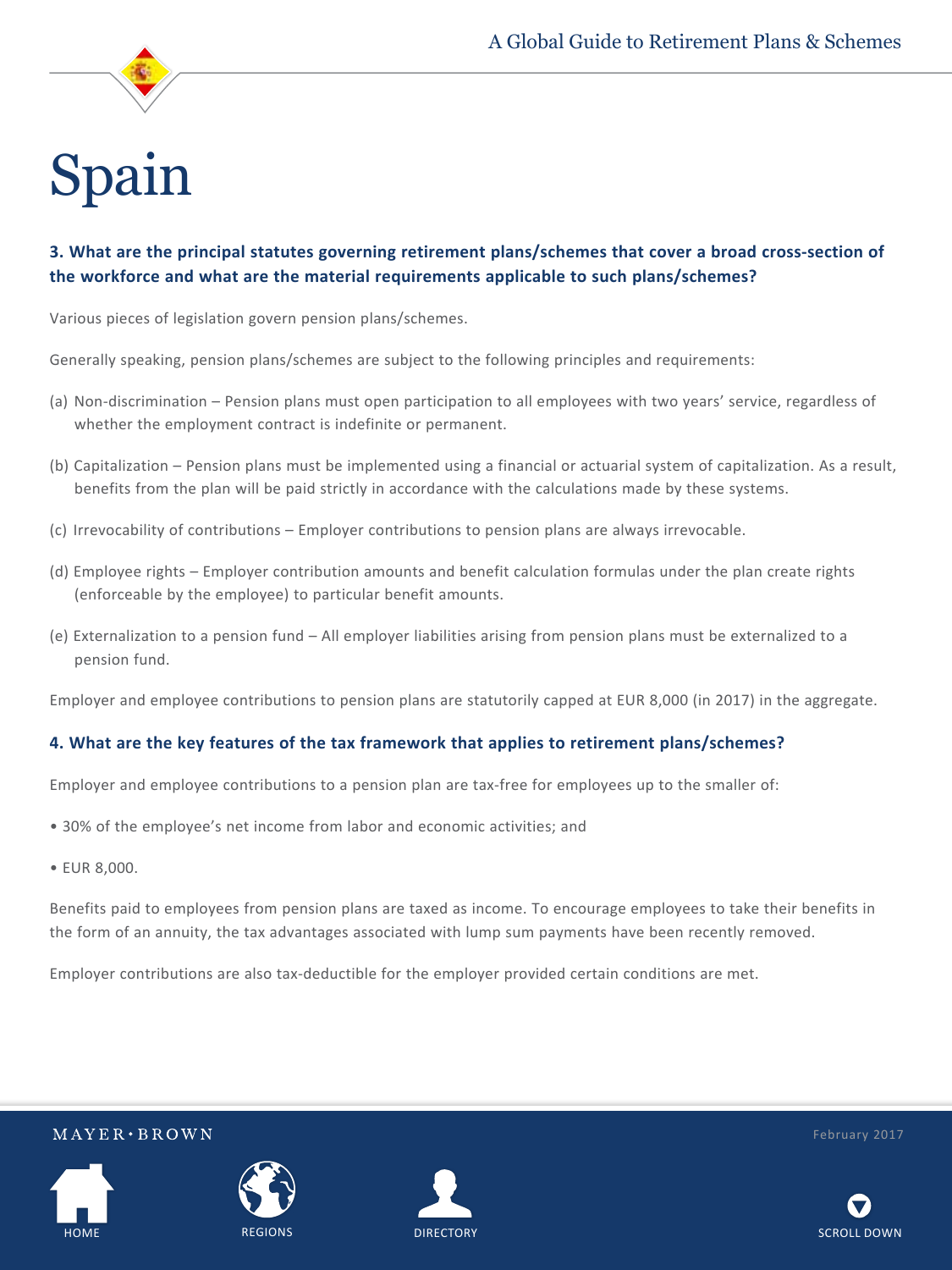

#### **5. If an employer adopts a retirement plan/scheme, are employer contributions required?**

Employer contributions must be made according to the terms of the plan/scheme. Depending on the nature of the plan/ scheme, the employer contribution will consist of either a fixed contribution (for defined contribution plans) or a variable contribution calculated according to the plan/scheme's terms as well as actuarial reports (for defined benefit plans). Failure to pay required contributions or to meet minimum funding requirements can result in the employer being fined by both the labor and pensions authorities. Moreover, employee representatives and/or individual employees can bring actions in the labor courts for payment of outstanding contributions.

#### **6. What are the material rules governing retirement plan/scheme investments, and what liabilities attach for failure to satisfy those requirements?**

Good governance of occupational pension plans is the responsibility of three different bodies:

- (i) the plan's managing body ("*Entidad Gestora*"), which is responsible for investment of the plan's assets;
- (ii) the plan trustee ("*Entidad Depositaria*"), which acts as a custodian to safeguard the plan's assets; and
- (iii) the plan's supervisory board ("*Comisión de Control*"), made up of an equal number of employee and employer representatives.

Legislation gives the supervisory board very broad powers, including: (i) representation of the plan (for example, in the case of proceedings in the labor courts); (ii) monitoring the plan's compliance with certain obligations and supervision of the managing body's activities; (iii) replacement of the managing body or the trustee; (iv) vetoing agreements or actions that are against the plan's interests; (v) approval of annual accounts; and (vi) setting the plan's investment criteria. Many of the functions carried out by the managing body are delegated to it by the supervisory board, such as setting investment criteria.

In the event of breach of its duties, the supervisory board can incur civil and, in the most extreme cases, criminal liability.

#### **7. What reporting, disclosure and employee consultation rules apply and how are they enforced?**

The Ministry of Economy, through the General Directorate of Insurance and Pension Funds, oversees the proper management of pension plans.

The General Directorate of Insurance and Pension Funds requires managing bodies, trustees, and supervisory boards of pension plans to carry out extensive reporting and to comply with specific disclosure requirements. In the event of



 $MAYER \cdot BROWN$ 





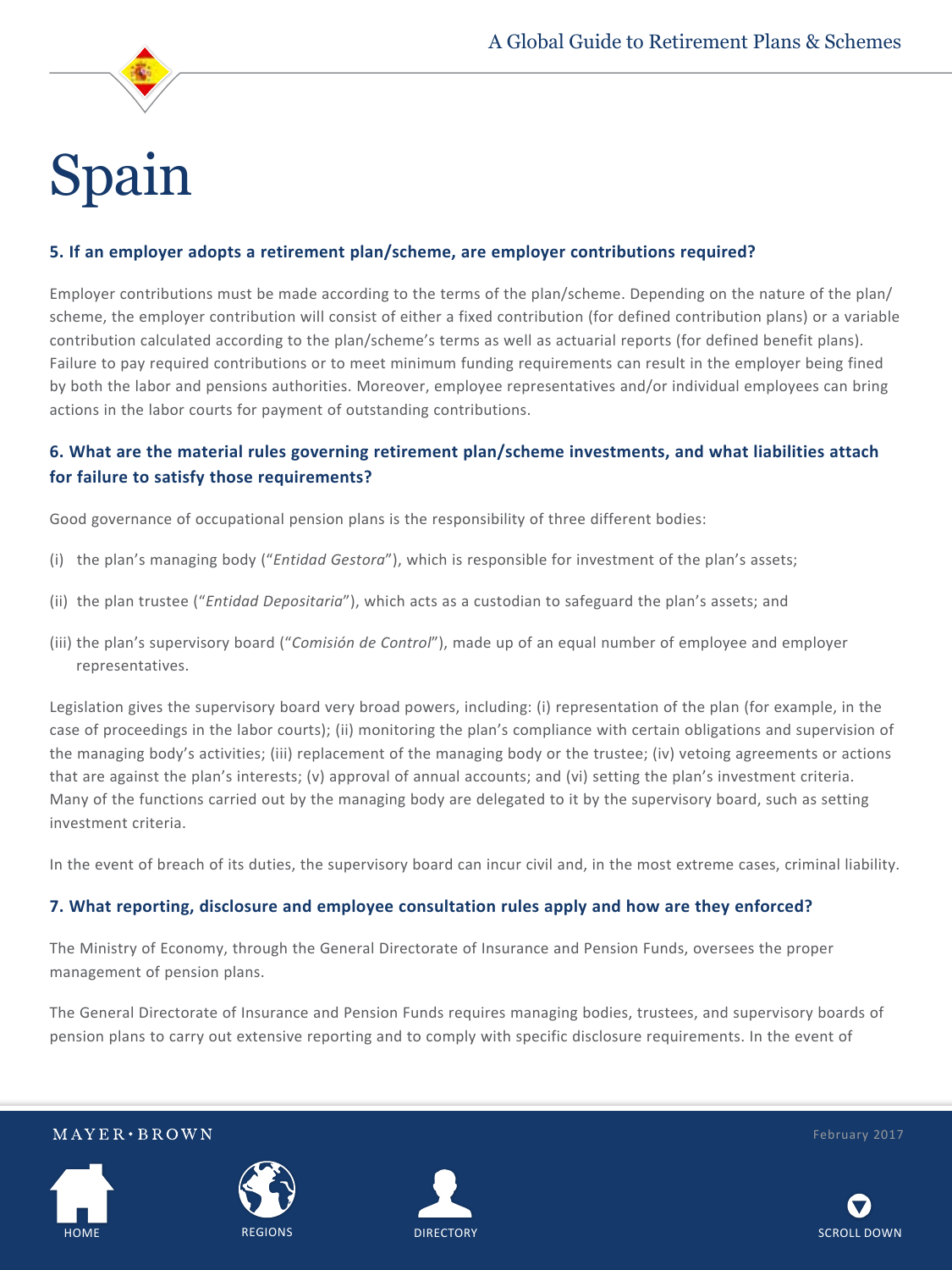

noncompliance, the General Directorate of Insurance and Pension Funds may utilize a number of enforcement powers, including the power to issue compliance notices and fines.

#### **8. What restrictions apply if the employer wishes to alter the terms of a retirement plan/scheme?**

Amendments to the terms of a retirement plan/scheme must be carried out in accordance with any specific procedures and rules set out in the plan. In such cases, amendments must be adopted directly by the plan's supervisory board.

If, however, the plan does not contain any amendment provisions, amendments are governed by general employment law rules. In these cases, amendment of the terms of a retirement plan/scheme could qualify as a substantial change of employee working conditions under Spanish labor law. Employers can make substantial changes to employee working conditions provided that there are economic, organizational, production, or technical reasons that justify the change(s).

Spanish labor law provides a procedure that employers must follow, depending on the number of employees that will be affected by the proposed change(s) in a period of 90 days:

- if less than 10% of employees are affected, then employees and employee representatives must be given 15 days' prior notice; and
- if 10% of employees or more are affected, then consultation with employee representatives is also required.

In addition, employees are entitled to terminate their employment contracts as a result of any substantial changes, with severance pay equivalent to 20 days' salary per year of service, up to a maximum of nine months' pay.

However, if the plan has been established as a result of a collective bargaining agreement, the employer must follow a specific opt-out procedure called a "*descuelgue*." This opt-out procedure requires a period of consultation with employee representatives and, if no agreement is reached, will end in an arbitration award.

#### **9. Under what circumstances may an employer withdraw from or terminate a plan/scheme, and what liabilities may arise in connection with such withdrawal or plan/scheme termination?**

Unilateral withdrawal from or termination of a pension plan is only permitted in the event of a liquidation of the employer.

In all other circumstances, the unilateral withdrawal from or termination of a retirement plan/scheme would qualify as a substantial amendment to employees' working conditions, and the employer must follow the procedures outlined in question 8 above.



 $MAYER \cdot BROWN$